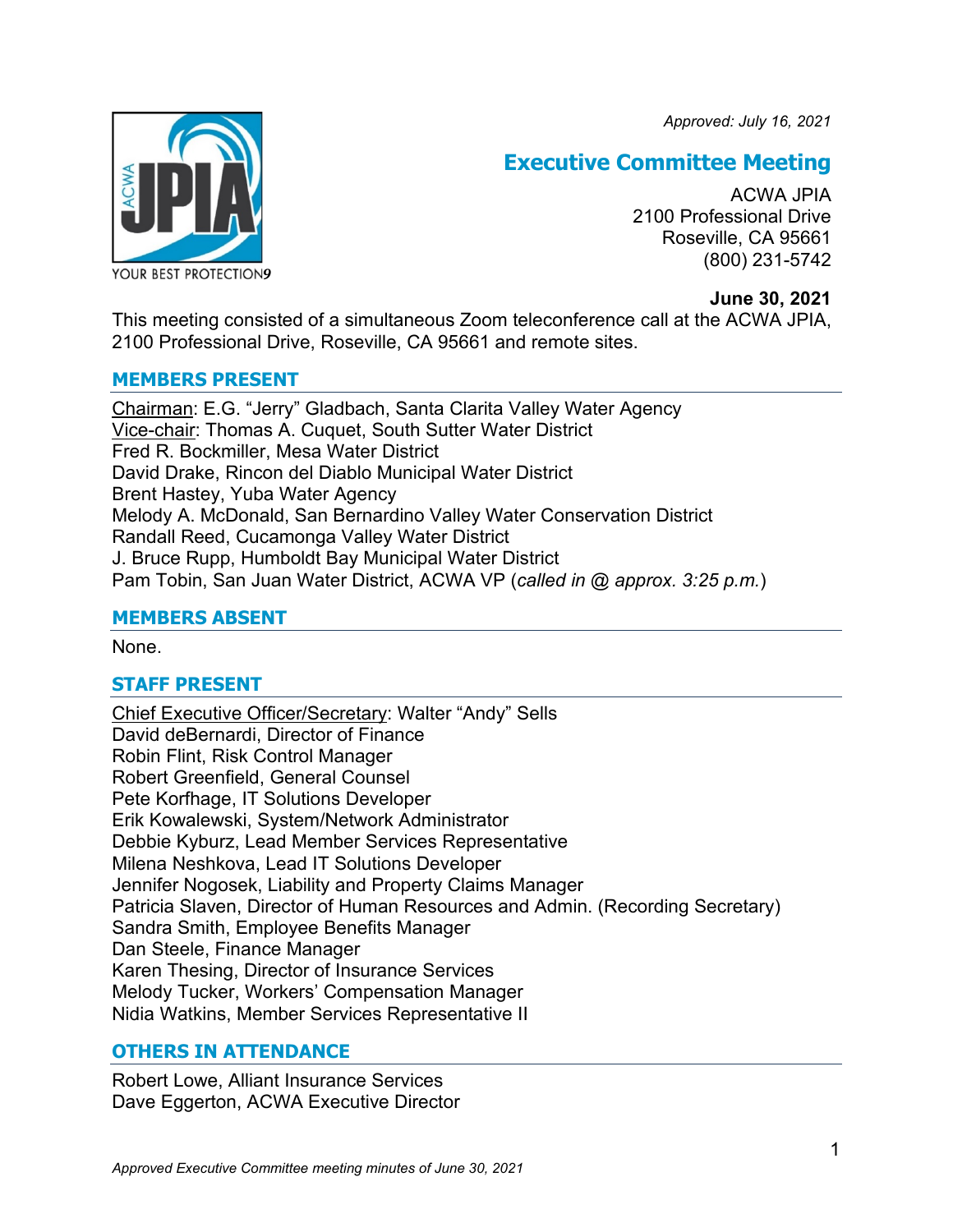#### **WELCOME**

Chairman Gladbach welcomed everyone in attendance.

#### **CALL TO ORDER AND ANNOUNCEMENT OF QUORUM**

Chairman Gladbach called the meeting to order at 2:36 p.m. He announced there was a quorum.

#### **PLEDGE OF ALLEGIANCE**

Chairman Gladbach led the Pledge of Allegiance.

#### **ANNOUNCEMENT RECORDING OF MEETING**

Chairman Gladbach announced that the meeting would be recorded to assist in preparation of minutes. Recordings are kept 30 days following the meeting, as mandated by the California Brown Act.

#### **PUBLIC COMMENT**

Chairman Gladbach noted that, as the agenda stated, members of the public would be allowed to address the Executive Committee on any agenda item prior to the Committee's decision on that item. Comments on any issues on the agenda, or not on the agenda, were also welcomed. No comments were brought forward.

#### **INTRODUCTIONS**

Chairman Gladbach introduced the Executive Committee and asked Mr. Sells to introduce staff in attendance.

#### **ADDITIONS TO OR DELETIONS FROM THE AGENDA**

Chairman Gladbach asked for any additions to, or deletions from, the agenda; staff had none.

#### **CONSENT AGENDA**

Chairman Gladbach called for approval of the Consent Agenda:

M/S/C (Drake/Rupp) (Bockmiller-Yes; Cuquet-Yes; Drake-Yes; Hastey-Yes; McDonald-Yes; Reed-Yes; Rupp-Yes; Gladbach-Yes): That the Executive Committee excuse the absence of Pam Tobin.

# **CYBER LIABILITY PROGRAM RENEWAL**

Mr. Sells stated that the Cyber Liability Program is a fully insured program that provides coverage for all members of the JPIA Liability Program. Premiums for the Cyber Liability Program are included in the cost of the Liability Program. This program renews on July 1, 2021 and the expiring premium is approximately \$140,000. The preliminary quote for the 7/1/21-22 policy year is approximately \$900,000.

M/S/C (Hastey/Rupp) (Bockmiller-Yes; Cuquet-Yes; Drake-Yes; Hastey-Yes; McDonald-Yes; Reed-Yes; Rupp-Yes; Gladbach-Yes): That the